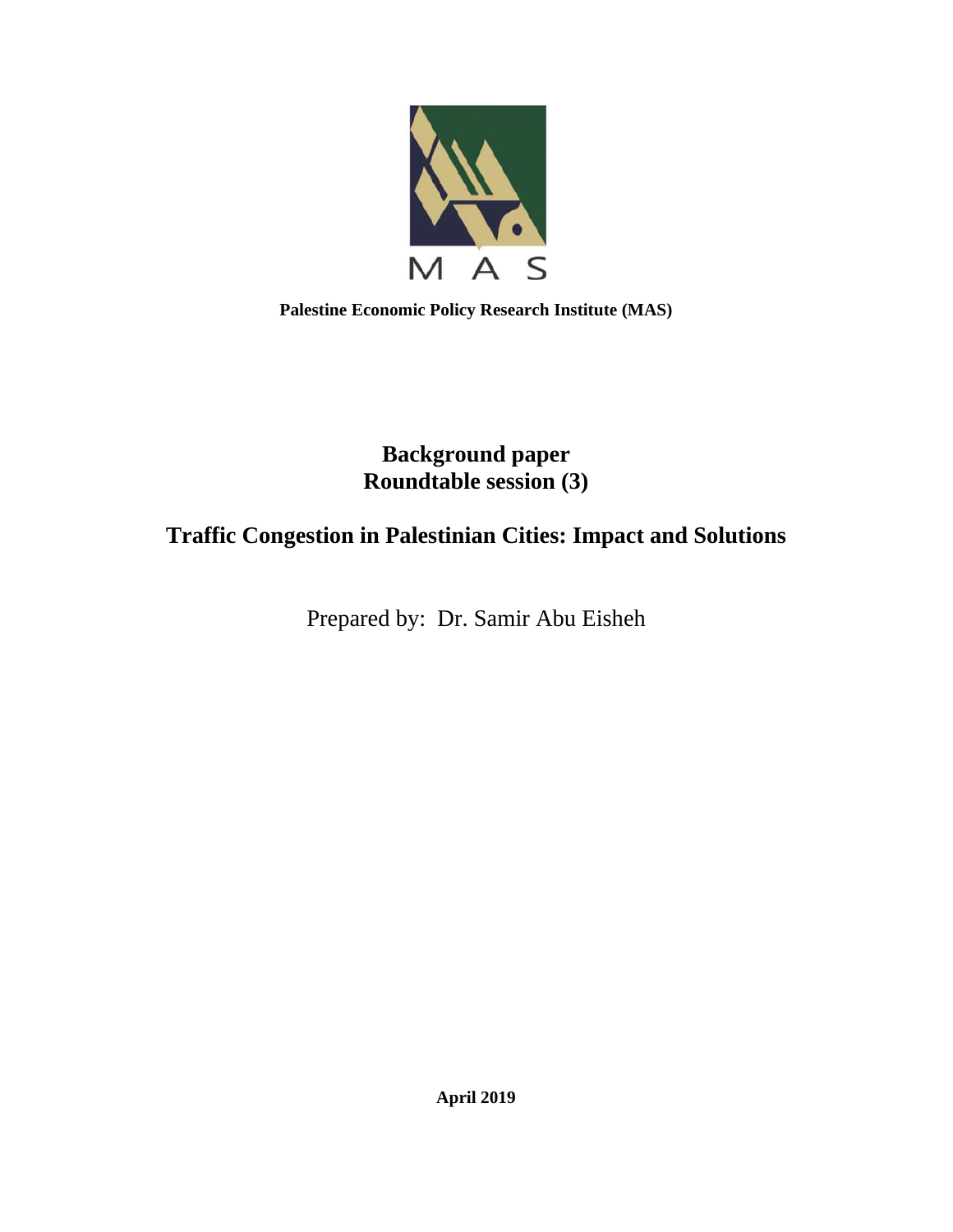## **1- Introduction**

Traffic congestion in urban areas is a global challenge associated with serious economic, environmental, and health implications. Over the last years, a surge in traffic congestion has been experienced in Palestine, explained by the steady increase in the number of vehicles, in conjunction with poor infrastructure not adapted to adjust to this increase. Sustaining this trend is expected to exacerbate traffic congestion on the medium and long terms. Undoubtedly, curbing congestion is a significant responsibility shouldered by all relevant authorities: Palestinian municipalities, ministries, and institutional stakeholders, especially the Ministry of Transportation, the Supreme Council of Traffic, Traffic Police and operators of transport services. For curbing this problem and developing a sustainable transport system, policy interventions are needed.

This background paper aims to examine traffic congestion in Palestinian cities, investigate the reasons behind its rise, its adverse impacts, in addition to drawing short and medium-term projections. Finally, the paper which was prepared for discussion in a Roundtable session on this topical issue, concludes with several questions for discussion among participants of the roundtable. This paper and the debate aim to identify needed policy recommendations that would contribute to curbing congestion.

# **2- Numbers of Vehicles and Projected Increase**

In Palestine, the growth rate of new vehicles, especially private ones, is higher than the rate prevailing in many other countries. During the period 1990-2015, the annual growth rate of vehicles averaged 3% worldwide. Official statistics show a discrepancy between developed countries' growth rate and that of developing countries. The former had an annual growth rate of 1.8% against 8.6% in many developing countries.<sup>1</sup> This discrepancy is due to higher per capita income and the tendency to follow modern lifestyles. However, the proportion of private car ownership relative to the population remains relatively low in developing countries, in comparison to developed countries.

The number of licensed vehicles in the West Bank has tripled over the last decade. By the end of 2017, there were 228,324 licensed vehicles, up from 77,584 in 2007– an annual increase of 13.9% compared with a growth rate of 9.6% in 1971. It is important to note that private vehicles make up 79.3% of the total number of vehicles licensed in 2017. The percentage of household private car ownership is around one-third in the West Bank. The percentage rises in Ramallah and Al-Bireh to around 50%. Based on official data, the annual growth rate of new vehicles registered in the West Bank was about 18% between 2007 and 2017. Table (1) below shows the number of new vehicles licensed in the West Bank annually between 2007 and 2017.

Table (1): Number of New Vehicles Licensed in the West Bank Annually, 2007-2017 (Million USD)

| Year                                                                               | 2007 2008 2009 2010 |  | 2011 2012 2013 2014 2015 2016 2017 |  |  |  |
|------------------------------------------------------------------------------------|---------------------|--|------------------------------------|--|--|--|
| Number 7,699 10,112 15,796 20,083 17,032 13,672 12,426 16,071 19,602 26,371 32,920 |                     |  |                                    |  |  |  |

Source: Annual Statistical Report 2017, Ministry of Transport.

<sup>&</sup>lt;sup>1</sup> Abu-Eisheh, et al., Strategic Planning for Sustainable Transportation in Developing Countries: The Role of Vehicles, Accepted to be presented at the 15th World Conference on Transport research, Mumbai, May 2019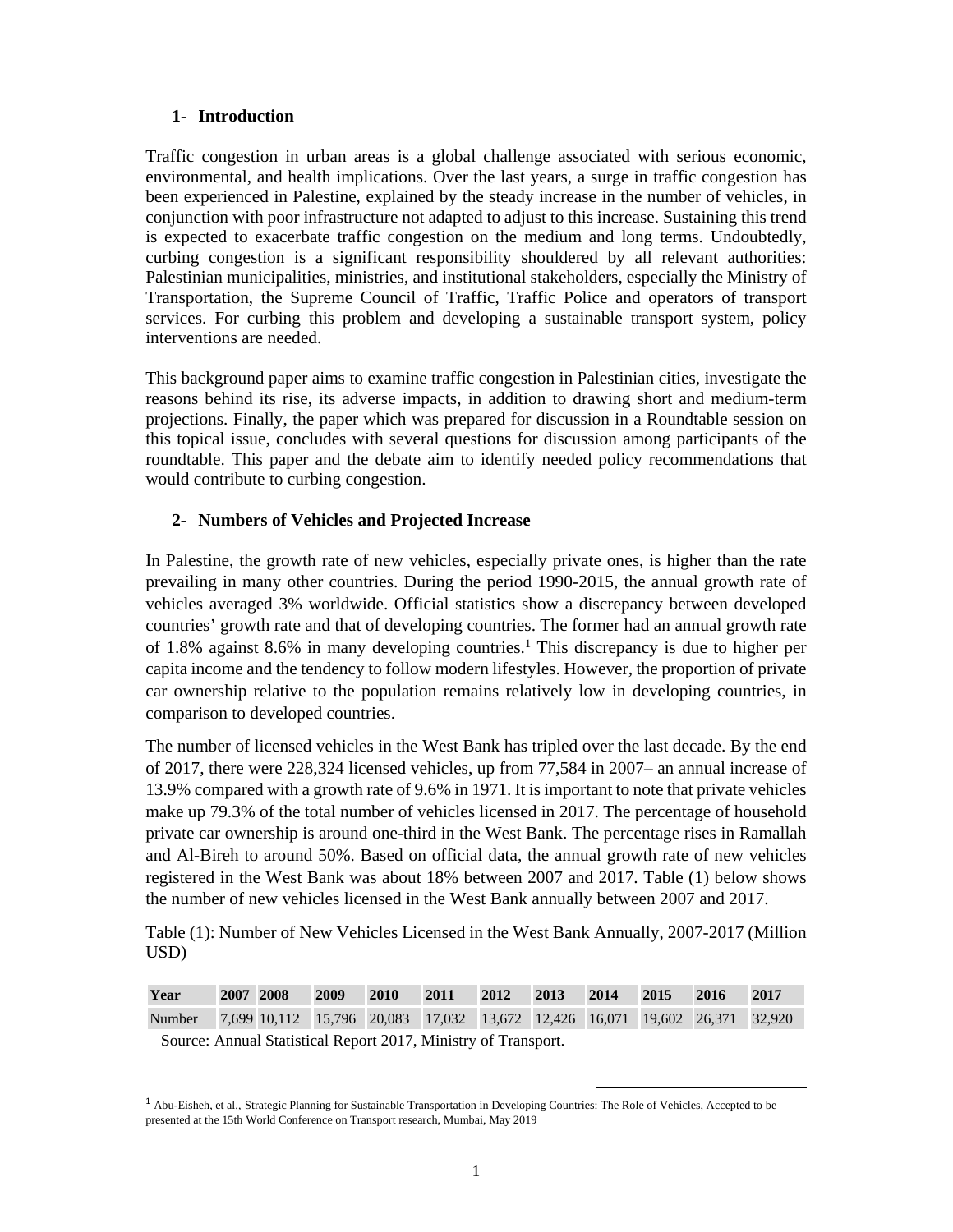This increase in number of vehicles (new and second-hand) was spurred by the promotion of consumer spending (through lower purchase taxes from 75% to 50% in 2011, flexible payment plans and credit facilities). Regardless of what was announced regarding the introduction of purchase tax cuts to incentivize upgrading the vehicles fleet, the underlying driver might have been increasing public revenues, generated from increased demand on licensing new vehicles.

Another factor explaining this increase is banks' car-credit facilities, which have tripled over the period between 2007-2017, rising from \$83.1 million to \$249.4 million, as shown in Table (2). According to statistics from the Ministry of Transport, about 7,652 or 23% of the total number of vehicles were registered for the first time and mortgaged to banks in 2017. The increase in the number of vehicles caused a significant increase in the traffic volume on the roads network, which is the actual number of vehicles observed passing a given street in a given time, especially in urban areas. Previous studies indicate that the annual average growth in traffic volumes over the past five years was 4.9% in Ramallah and Al Bireh against 4.0% in Nablus<sup>2</sup>

Table (2): Total Number of Private Vehicles' Loans in the West Bank, 2007-2017 (Million \$)

| Year                 |  |  | 2007 2008 2009 2010 2011 2012 2013 2014 2015 2016 2017                |  |  |  |  |  |  |  |  |
|----------------------|--|--|-----------------------------------------------------------------------|--|--|--|--|--|--|--|--|
|                      |  |  | Value 83.1 93.0 133.4 225.8 170.0 191.4 219.8 246.3 329.4 210.4 226.4 |  |  |  |  |  |  |  |  |
| Source: PMA records. |  |  |                                                                       |  |  |  |  |  |  |  |  |

The steady increase in the number of vehicles in most Palestinian cities, as figures show, is alarming. The duration of traffic congestion is also expected to expand to most daytime hours and to other parts of the road networks, like internal and side roads, in addition to main arterial roads.

Under the same current conditions, the number of vehicles is expected to increase by more than half a million by 2030, assuming an exponential growth rate of vehicles. Depending on the average annual growth rate of vehicles during the last decade, the number of vehicles is expected to reach 650 thousand. In addition, traffic volumes/loads on road networks and transport utilities will possibly increase by 4% a year, whereas traffic volumes are expected to increase by 54% during the same period.

# **3- Reasons behind Traffic Congestion**

Traffic congestion in Palestine is associated with a steady increase in the number of registered vehicles on roads compounded by limited street capacity, poor public transport systems, inadequate response to the increasing demand for transportation, inappropriate urban planning and network structures, applied procedures, and the inefficient transport and traffic management systems.

Additionally, limited financial resources put further restrictions on the implementation of projects designed for enhancing the transport sector. Moreover, the irresponsible behavior of road users, the poor enforcement of traffic laws, and weak legal actions against law violators have further exacerbated this problem. Moreover, Israeli occupation policies hamper the smooth flow of traffic and development in area "C".

<sup>&</sup>lt;sup>2</sup> Arab Tech Jardaneh and NCD (2016) Final Traffic and Transportation Plan Report for Ramallah, Al Bireh, and Beituniya.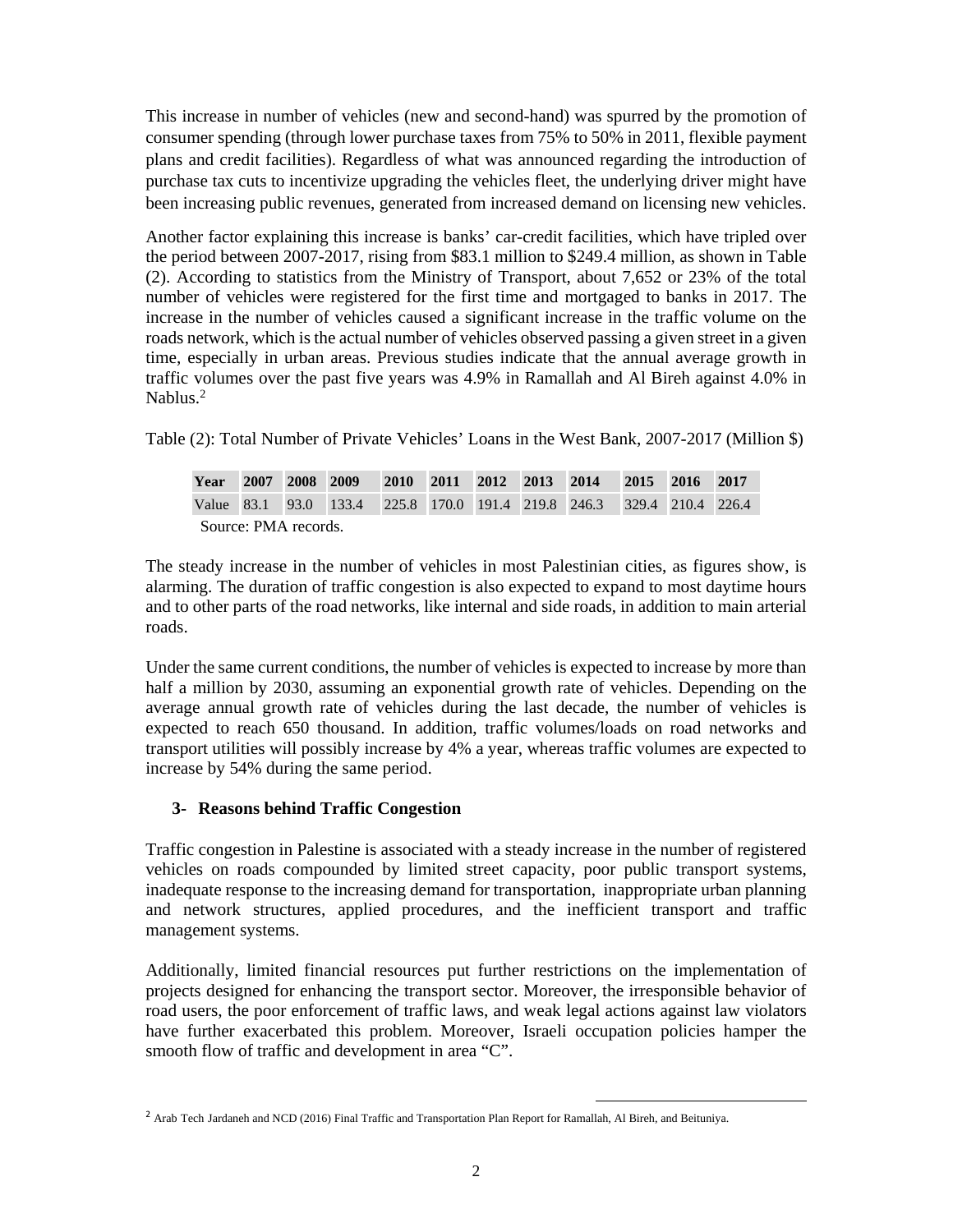In the following section, each factor of these is further discussed, noting that due to data limitations, the presented data pertains to West Bank cities only.

## **3-1 Impact of the Israeli Occupation Policies on Traffic Congestion**

For five decades now, the Israeli occupation's policies have been hampering urban expansion plans and restricting the movement of people and goods. Such measures include restricting construction in area "C", permanent and temporary closure of cities' entrances and agglomerations, and obstructing efforts to curb traffic congestion in specific areas, such as Qalandia road and the north-eastern entrance of Al-Bireh city, forcing citizens to take side roads.

## **3-2 Poor Public Transport System amid Growing Demand for Transportation**

Expanding road networks and infrastructure needed to adapt to the massive increase in demand for transportation is an important undertaking. Therefore, crowded agglomerations resort to alternative solutions to absorb the growing numbers of road users, such as: improve perception about public transportation, especially via buses or articulated buses, and provide a special bus lane, or commuting via railways.

Despite the high demand for using public taxicabs to commute within and between Palestinian cities, demand on public buses and mass transit is weak. For example, in 2016, the average rate of using internal public transport of the Ramallah, Al-Bireh and Beituniya areas was around 14,350 commuters per day out of the 104,560 total commuters using the internal and external lines connecting these areas. Seven internal lines are connecting Ramallah, Al-Bireh, and Beituniya with other cities. Only 270 public taxicabs are operating on these lines, with no bus line. There are 98 public transport lines, whether internal or external, for taxicabs or buses in the governorate. About 1,500 public taxicabs and 200 buses (about 12% of which are large buses) operate on these lines. In Nablus, the number of daily commuters using the 12 internal city lines reaches 84,000. Around 700 mass taxicabs and 30 buses operate on these lines.3

It is noteworthy that public transportation means are wholly owned by the private sector, whether by individuals (shared service taxicabs) or bus companies and are not directly subsidized. In other words, the service operators, especially bus companies, are for-profit businesses. However, this service is usually subsidized in many countries, or wholly or partly owned by the government or local government units, as it is viewed as a kind of social service and provides disadvantaged strata of the society with the ability to access transportation.

Another driver of traffic congestion is the deficient public transport system which has induced demand on shared taxicabs. This high demand led to a surplus in the number of taxicabs in most Palestinian cities. The annual increase in the number of taxicabs in the West Bank reached 3% during the last five years, the largest being recorded in Nablus (6%). Moreover, the unlawful use of private cars for public transporting in most cities adds an additional obstacle to the enforcement of traffic laws, especially in Hebron.

<sup>3</sup> Arab tech Jardaneh and NCD (2016) Final Traffic and Transportation Plan Report for Ramallah, Al Bireh, and Beituniya.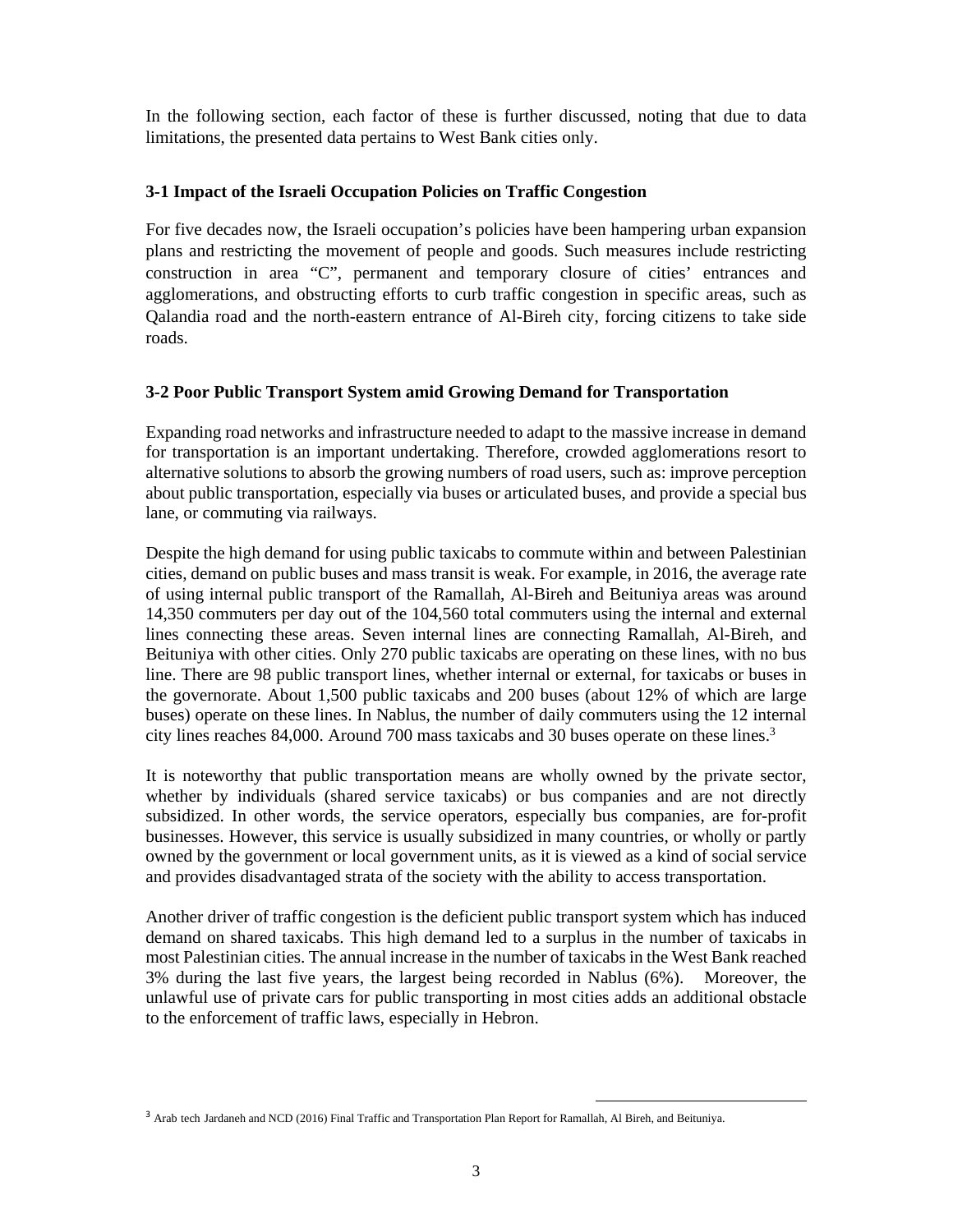# **3-3 Inadequate and Underdeveloped Transport Infrastructure**

The inadequate transport infrastructure in Palestinian cities and agglomerations is yet another underpinning factor of traffic congestion. Cities' centers and arterial roads are condensed areas with overcrowding buildings and little empty spaces. This is in addition to the limited road reserves in structural plans and the high costs of acquiring, constructing and expanding roads in urban areas.

A large part of roads capacities is used for parking vehicles, even during peak hour. Using one of the two lanes of a one-way road for parking reduces the road's capacity sometimes to less than the half. Moreover, "bottleneck" intersections have limited capacities, sharing the same space or even competing for its use, especially if they were not well-organized or had narrow spaces, like most Palestinian intersections. This also applies to intersections controlled with traffic lights.

Finally, parking spaces of public transport stations in the city centers and surrounding areas are generally limited. This confines the movement of vehicles and buses compounding traffic congestion, especially when arriving at or leaving these stations. As well, on-street parking of public transport vehicles reduces street capacities and negatively affects traffic flow.

### **3-4 Inappropriate Urban Plans, Network Structure, and Applicable Procedures**

Structural urban plans and regulatory procedures for constructing urban cities were developed many years ago. Frontal setbacks were not at that time a prerequisite for building in crowded commercial areas, whether in city centers or along arterial roads. Although these plans were revised during the last two decades, revisions did not affect road reserves, their borders, or extensions in crowded areas. This is an indication of the limited spaces available to upgrade the roads network in many cities, which were constructed without proper planning or consideration of the future needs of expansion, as structural plans of big cities take into account.

On the other hand, the radial and linear planning models were used for planning many Palestinian cities. For example, the linear model is best suited for the mountainous topography of Nablus city, as the model allows the passage of primary traffic through linear roads. The radial model was used based on the roads network structure and direction in urban areas, like Ramallah and Al Bireh cities. Furthermore, the designing and planning of the roads network in many cities do not provide alternative routes for commuting through crowded city centers, through ring roads that assist in reducing congestion and rerouting traffic, especially those heading in the same direction.

Municipal licensing requirements for constructing large commercial, service, or residential complexes, do not request an assessment study of the impact of constructions on traffic flow. Such studies are relatively critical, especially for complexes expected to increase the traffic volume largely, so as to consider ways of mitigating that effect and estimating developers' contribution to the costs incurred in that process. In addition, some licenses are not conditional on providing parking spaces within buildings, if a fine was paid. However, instead of using these revenues in providing substitute public parking lots, they are added to the municipalities budget and spent on other expenditures. This leads to on-street parking of vehicles in the already busy roads, overcrowded small parking yards, and driving long distances to look for a parking space, which all exacerbate traffic congestion.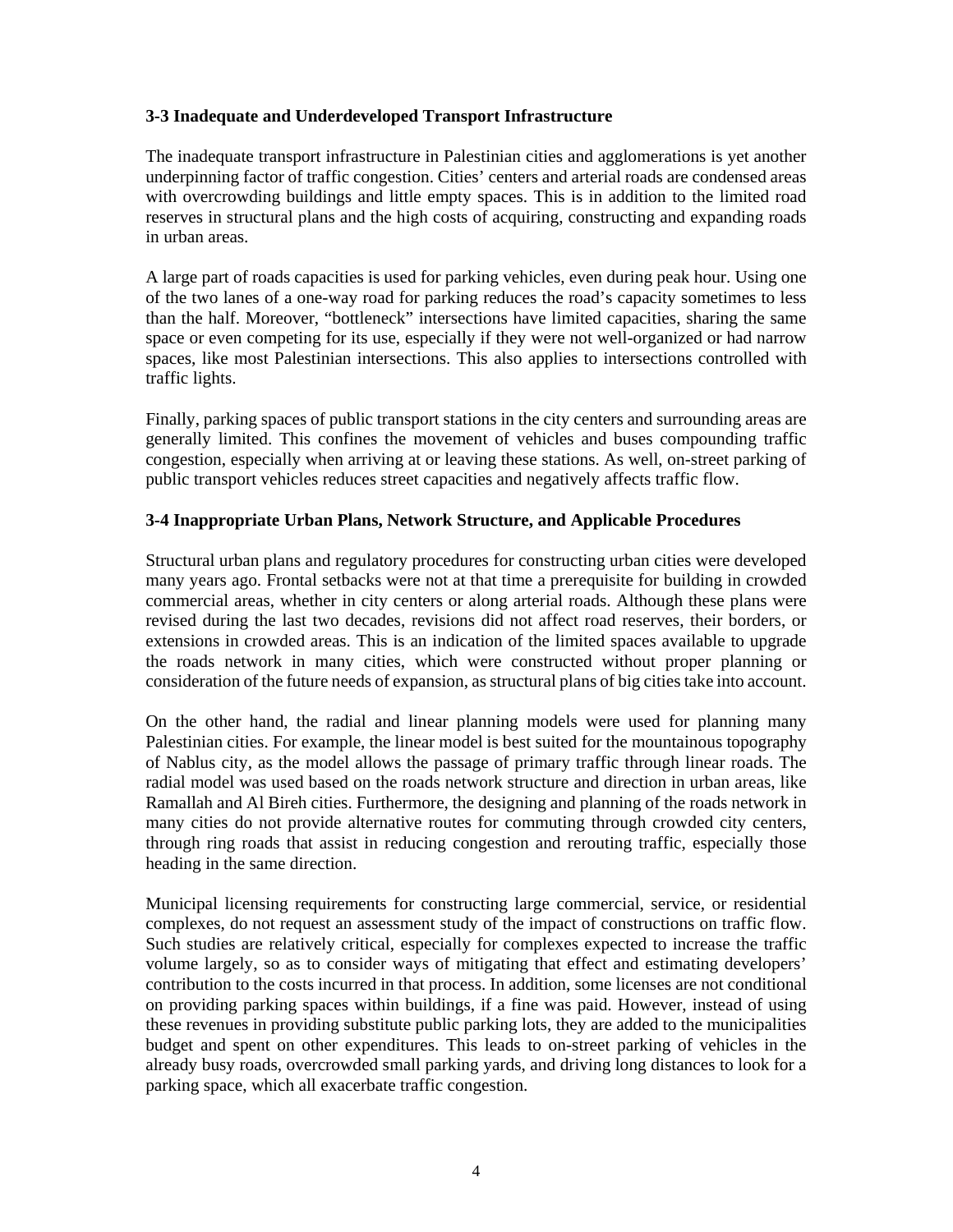## **3-5 Limited Financial Resources**

Upgrading the transport systems and roads networks depend on the availability of financial resources that municipalities secure from donors and the government. This affects their ability to plan, design, implement, and maintain public transport systems, especially if funds are delayed or stopped. Other financial resources of municipalities come from municipal fees charged in return for the administrative services they provide, excise taxes transferred by the government, project allocations in other ministries budgets, like the MoLG and the Municipal Local Development and Lending Fund (MLDLF). However, these resources are not large enough to cover all developmental expenditures of municipalities.

## **3-6 Poor Transport and Traffic Management Systems (TMS)**

Following the establishment of the PNA, specifically between 1995 and 1999, a series of studies addressed TMS in some Palestinian cities; Ramallah and Al-Bireh, Bethlehem, Beit Jala, Beit Sahour, Gaza, Nablus, Jenin, Tulkarem, and Qalqiliya. Plans were drawn up, outlining solutions for easing traffic congestion over a five-year span. In fact, part of these plans was implemented, including rerouting traffic, installing traffic lights, controlling private parking lots, and improving the capacity of specific roads and intersections. However, the outbreak of the second Intifada in 2000 hindered the implementation of most plans for upgrading public transport.

Putting in place the appropriate TMS procedures goes in line with efforts exerted for easing traffic congestion. Shortcomings in this respect include:

- 1. Insufficient procedures for Traffic Management Systems (TMS) on roads and intersections.
- 2. Uncontrolled entry of private vehicles to city centers.
- 3. Unregulated urban access by commercial vans and trucks. Solutions include: providing special lanes for trucks or hours of access permitting the movement of trucks, provide parking spaces for trucks, and freight loading and unloading locations.
- 4. Unregulated management of demand on transport through the promotion of using common taxicabs, public transportation, pedestrian traffic, and bicycle lanes wherever possible, in addition to encouraging the application of flexible or staggered working hours systems.

Certainly, there are exceptions. In some cases, commercial vans and trucks entry to urban centers are well controlled. Also, some institutions, like Birzeit University, use staggering hours and encourage students to share transport vehicles, and some other institutions provide a mass transportation van for commuting its employees to/from work.

Successful planning of TMS in Palestinian cities depends mainly on the experience and expertise of the municipalities' cadre and engineers, responsible for planning. Generally speaking, most of the current cadre needs further training. In addition, institutional and regulatory arrangements should be put in place to facilitate that mission.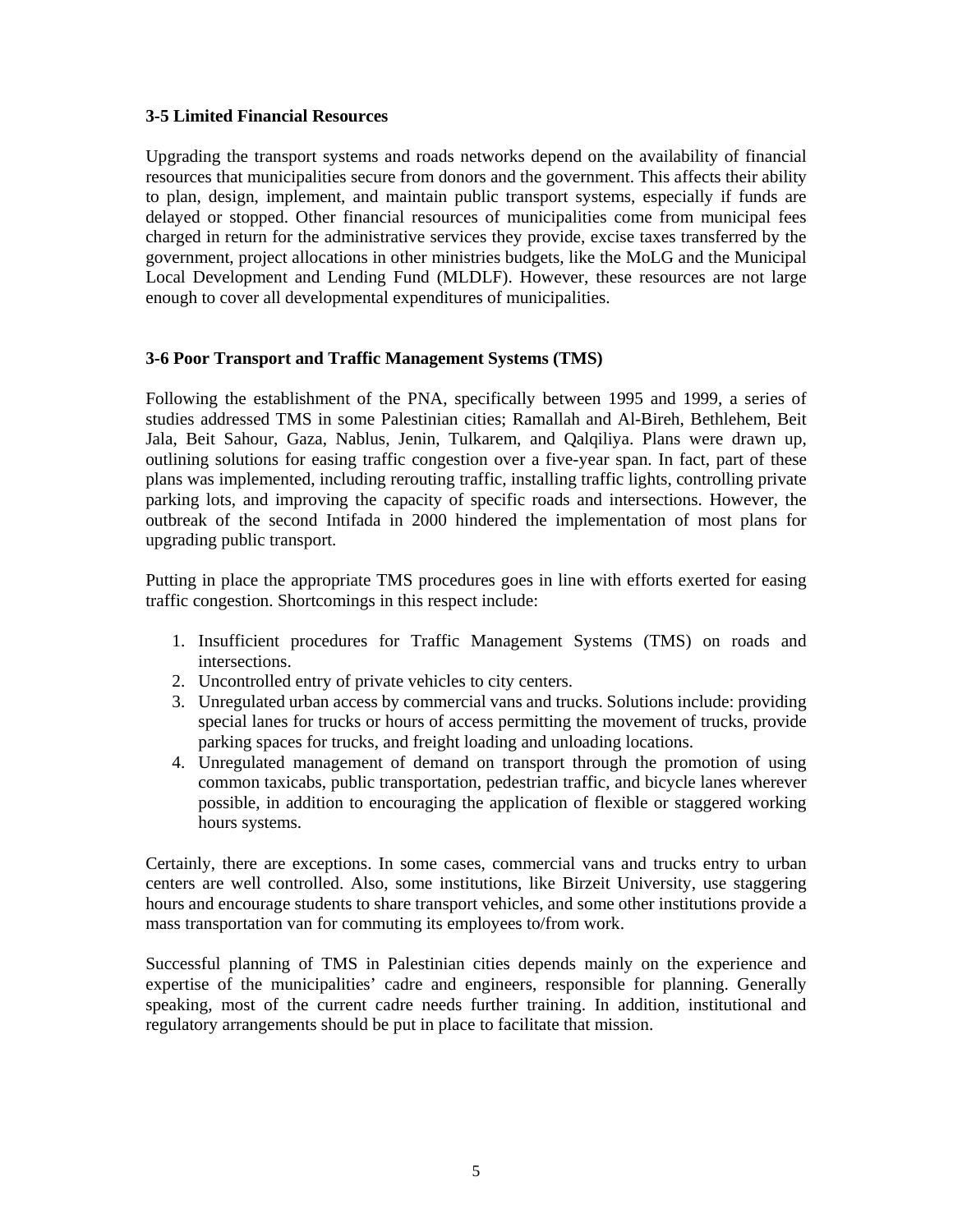#### **3-7 Inappropriate Behaviors of Road Users and Weak Enforcement of Traffic Laws**

A large segment of road users does not abide by traffic laws, which increases traffic congestion. Traffic tickets issued by the Traffic Police doubled from 18 thousand in 2015 to around 41 thousand in 2018 in Nablus city alone<sup>4</sup>. Despite the huge number of tickets, traffic movement is not fully controlled, and traffic laws enforcement is still weak, which draws attention to the inadequate capacities and personnel of the Traffic Police. Encroachments on the roads by owners of commercial shops and street vendors restrict smooth flow of vehicles and compound traffic congestion

### **4- Effects of Traffic Congestion**

This section reviews the economic, environmental, and health repercussions of traffic congestion, mainly:

#### **4-1 Costs of Lost Time and Wasted Fuels**

Costs of traffic congestion are principally calculated based on the costs of lost time and wasted fuels. There are no official studies estimating these costs at the national level, yet, some case studies addressing specific traffic intersections could help in providing a clearer idea about the high levels these costs have reached. A study of Ras Al-Jora intersections, specifically the three intersections at the northern entrance of Hebron city, shows that around 540 thousand hours were lost in 2015. This estimate was reached depending on an estimate of the lost time for each vehicle that passed the three intersections during the study period (about 46 thousand vehicles during the day's peak hours assuming 2:15 minutes/vehicle in lost time).<sup>5</sup> The cost of lost time was estimated at USD 400 thousand, based on calculating the cost of lost hour as 30% of the average wage per hour that year (USD 2.5). Regarding calculating the cost of the additional fuels needed to compensate for the wasted fuels because of traffic congestion, the study indicates that this cost results from the frequent stop -and-go movement of the vehicle. The study shows that around 1.1 million liters of fuels were wasted, equivalent to USD 1.6 million.<sup>6</sup> This cost was calculated using a special program simulating traffic movement.

#### **4-2 Environmental and Health Hazards**

It is evident that traffic congestion has adverse effects on the environment. In addition to increasing noise levels, the air is polluted massively with the emission of CO2 and other harmful chemicals contributing to global warming. Consumption of vehicles' fuels represents about 45% of the total energy consumed in Palestine. Vehicles consume a total of 624 million liters of diesel and 304 million liters of gasoline. This means that emissions of vehicles account for the largest share of energy-related CO2 emissions (35% of total emissions equivalent to 12.6 million tons of CO2 coefficient).<sup>7</sup> The average per capita emission in Palestine remains low compared to many other countries, yet, it is expected to rise due to the steady increase in the number of vehicles. It should be noted that there is a direct correlation between the vehicle years of registration (age) and pollutants produced by fuel combustion. In this regard, about 55% of all vehicles registered in 2017 are vehicles which are 10 years of age.<sup>8</sup> Regardless of the amount of emissions compared to other countries, it has undoubtedly serious health effects

<sup>4</sup> Based on information from the Traffic Police head – Nablus Governorate, April 2019.

<sup>5</sup> Traffic Study and Key Economic Indicators for Ras Al-Jora, Hebron, Universal Group for Engineering and Consulting, 2015.  $6$  Ibid.

<sup>7</sup> Abu-Eisheh, et al., Strategic Planning for Sustainable Transportation in Developing Countries: The Role of Vehicles, Accepted to be presented at the 15th World Conference on Transport research, Mumbai, May 2019

<sup>8</sup> Source: Annual Statistical Report 2017, Ministry of Transport.